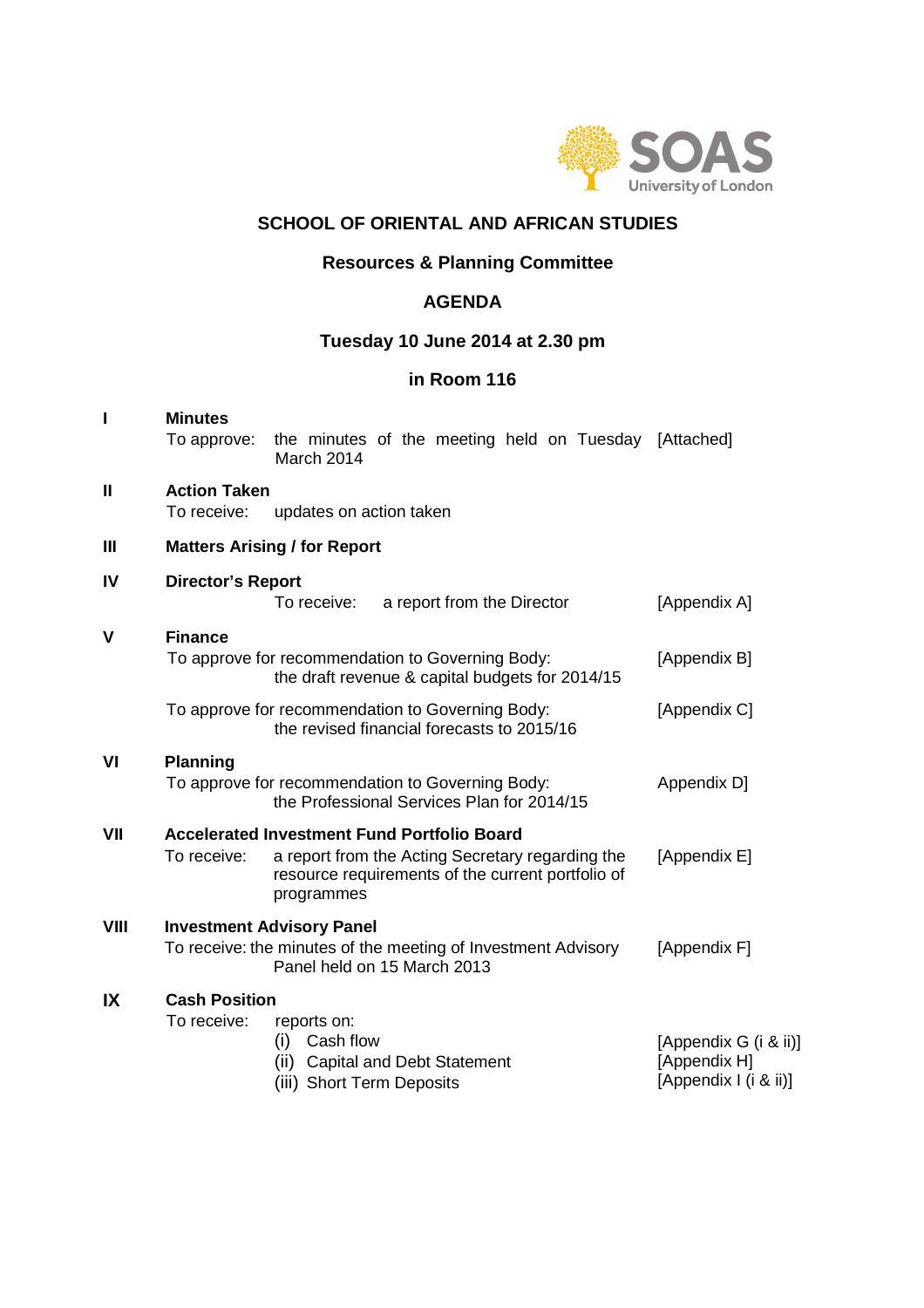

#### $\mathsf{X}$ **X Dates of Meetings in Next Session**

The Resources & Planning Committee meetings in the next session are scheduled for:

Monday 20 October 2014 Tuesday 11 November 2014 Tuesday 10 March 2015<br>Tuesday 9 June 2015

all at 2.30 p.m. in room 116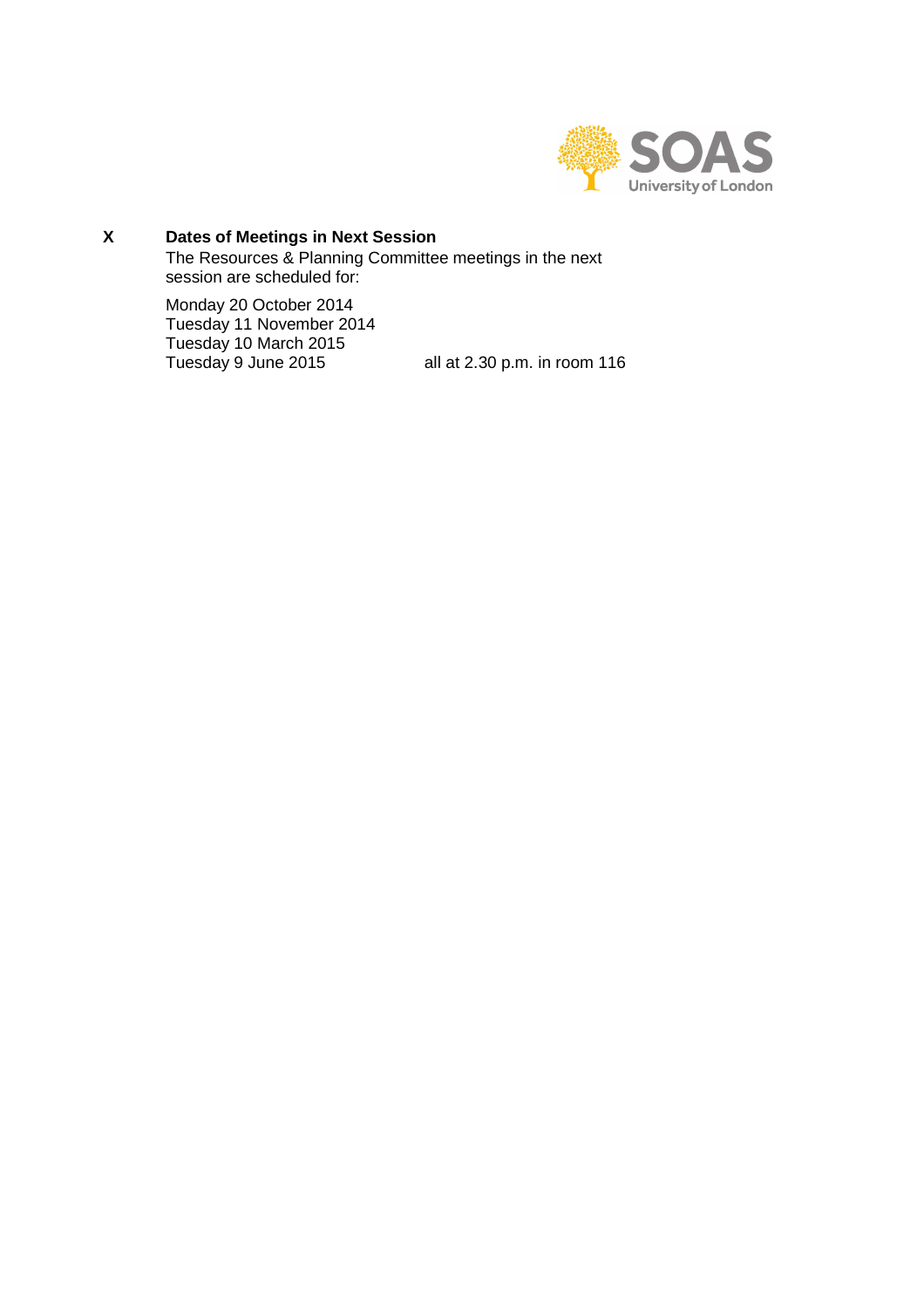#### **These minutes are for information only. Any corrections to the minutes will be recorded in the minutes of the subsequent meeting of the committee.**

#### SCHOOL OF ORIENTAL AND AFRICAN STUDIES

#### **RESOURCES AND PLANNING COMMITTEE**

### DRAFT MINUTES OF MEETING

Tuesday 10 June 2014 at 2:30 pm in Room 116, College Buildings

Mr G Dalal, Chair (Hon.Treasurer) Mr G Appleby (Acting Registrar) Professor Richard Black (Pro-Director, Research & Enterprise) Dr C Ince (Acting Secretary) Dr T Miller (Chair of Governing Body) Professor N Rao (Pro-Director, Learning & Teaching) Professor P Webley (Director) Ms E Wright (Vice-Chair of Governing Body) Ms S Aliker (Chair, Estates & Infrastructure Committee)\* Sir Graham Fry Professor A Gerstle\* Mr J Heskett Mr David East Professor Christine Oughton Mr D Skinner\* Mr Nizam Uddin

**In attendance:** Mr B Douglas (Acting Director of Finance and Planning) Professor M Craven (Dean of Faculty of Law & Social Sciences) Professor G Singh (Dean of Faculty of Arts & Humanities) Professor A Pauwels (Dean of Faculty of Languages and Cultures) Ms A Hartrey (secretary) Mr A Warburton (minute secretary)

\* Those persons marked with an asterisk were unable to be present.

#### **34. Minutes**

The minutes of Resources & Planning Committee meeting held on Tuesday 18 March 2014 were accepted as a true record.

#### **35. Action Taken**

It was noted that all papers required to be presented to Governing Body had gone forward as appropriate and that the update on the Accelerated Investment Fund/Portfolio Board was included on the agenda.

## **(i) Budget validation 2013-14 – analysis of marketing expenditure (Min 9)** It was reported that the Acting Registrar and the Director of External Relations & Development had made a presentation to Governing Body in January 2014.

#### **(ii) Arts & Humanities – periodic review of Study of Religions (Min 10)**

It was noted that the periodic review of the Department of the Study of Religions had only just been approved by the Learning & Teaching Quality Committee at its meeting on 4 June; therefore, this item would be carried forward to the November meeting of Resources & Planning Committee.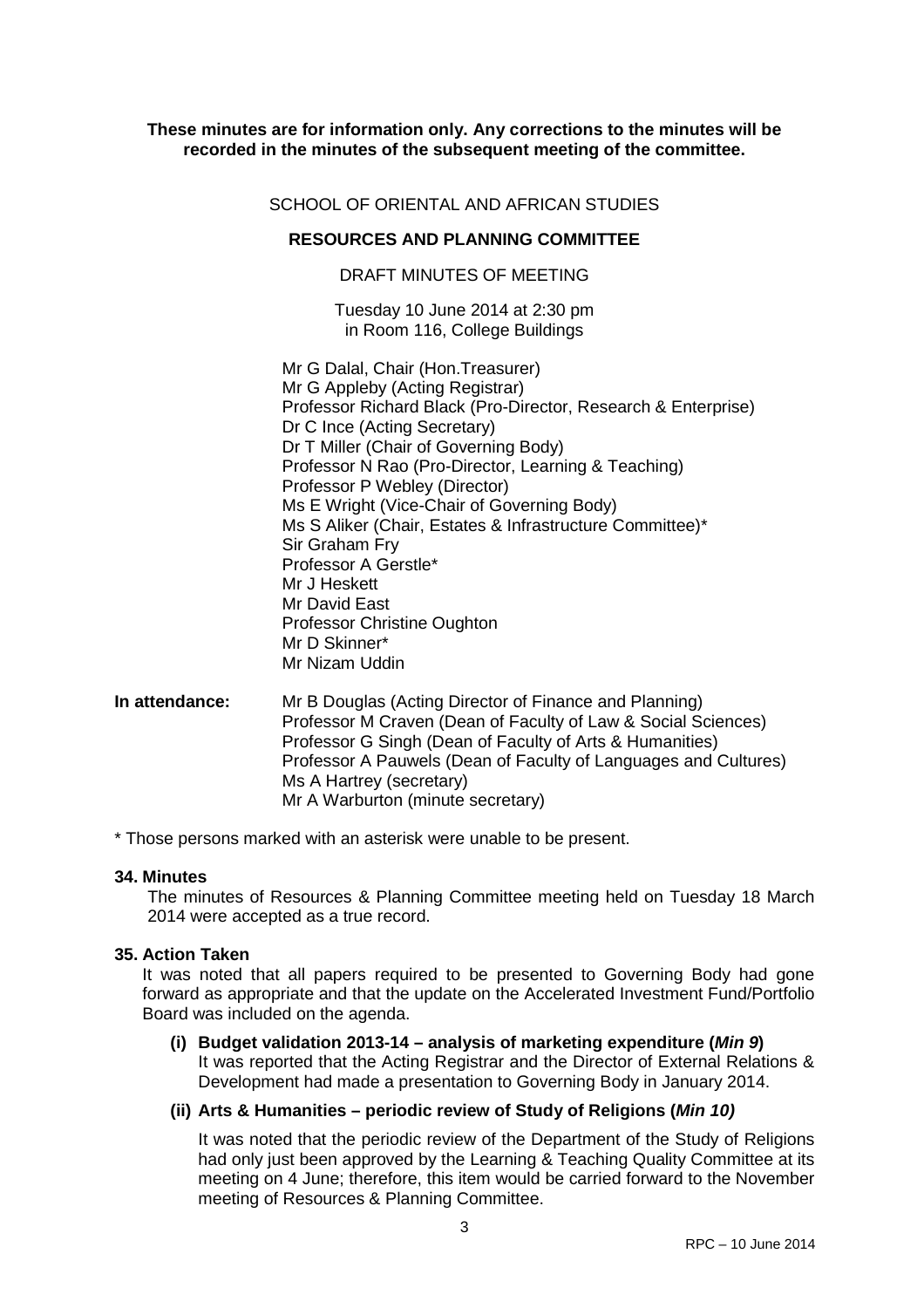## **(iii) Fractional Staff (Min 19)**

This item was included on the reserved agenda.

### **36. Matters arising/for report**

The Chair noted that this was the last meeting for several members of the Committee and thanked Ms Elizabeth Wright, Professor Andrew Gerstle and Mr David East for their participation on the Committee. Thanks were also extended to SOAS officers who would no longer be attending Resources & Planning Committee – Mr Barry Douglas and Mr Andrew Warburton.

### **37. Director's Report**

A report was **received** from the Director [Appendix A]. The following sections were highlighted to the Committee:

### **(i) Pay and industrial action**

It was reported a full and final settlement drawn up after the UCEA/trade unions meeting on 20 May had now been agreed by all trade unions. It was also noted that the UCU membership passed a vote of censure on the UCU executive at the recent congress making it likely that future actions (2015/16) would be more aggressive. It was also reported that the senior management were concerned that the financial position of the School was not being communicated effectively since SAOS is one of the Universities least able to fund increases to the staffing budget.

The Director also reported that discussions regarding the USS pension scheme were also taking place, with a consultation having just been initiated by the UUK.

### **(ii) Dispute over the terms and conditions of fractional teaching staff**

It was noted that negotiations on the UCU's claim for improved conditions for fractional teaching staff for 2014/15 would commence on 13 June 2014.

#### **(iii) North Block**

The Director provided an update on the North Block project and it was noted that the draft Section 106 agreement had been drawn up and that negotiations with the contractors were nearing completion with the expectation that the contractors would be on site within the next two weeks.

#### **(iv) League tables**

It was noted that the School had dropped two places to  $24<sup>th</sup>$  in the Guardian University Guide 2015, despite having improved in all the NSS metrics. Some individual departments had performed particularly well, especially Law which had moved up ten places to  $10<sup>th</sup>$  largely as a result of taking student satisfaction very seriously.

## **(v) Update from London Higher event**

The Director reported that at the London Higher Plenary Meeting on 4 June, the Rt Hon Liam Byrne MP (Shadow Minister for Universities, Science & Skills) had reported that higher education would be an election issue and that the labour party would be taking a position before the election. Particular emphasis would be put on apprenticeship routes to higher education and there would be a commitment to take overseas students out of the immigration figures.

#### **38. Revenue & Capital Budgets for 2014/15**

The Acting Director of Finance & Planning introduced the Revenue & Capital budgets for 2014/15 at Appendix B.

It was reported that although the December 2013 plans had predicted a £135k surplus, the revenue budget for 2014/15 showed a deficit of £0.4m partly due to slower than anticipated expenditure against the Accelerated Investment budget, deferring such expenditure into 2014/15.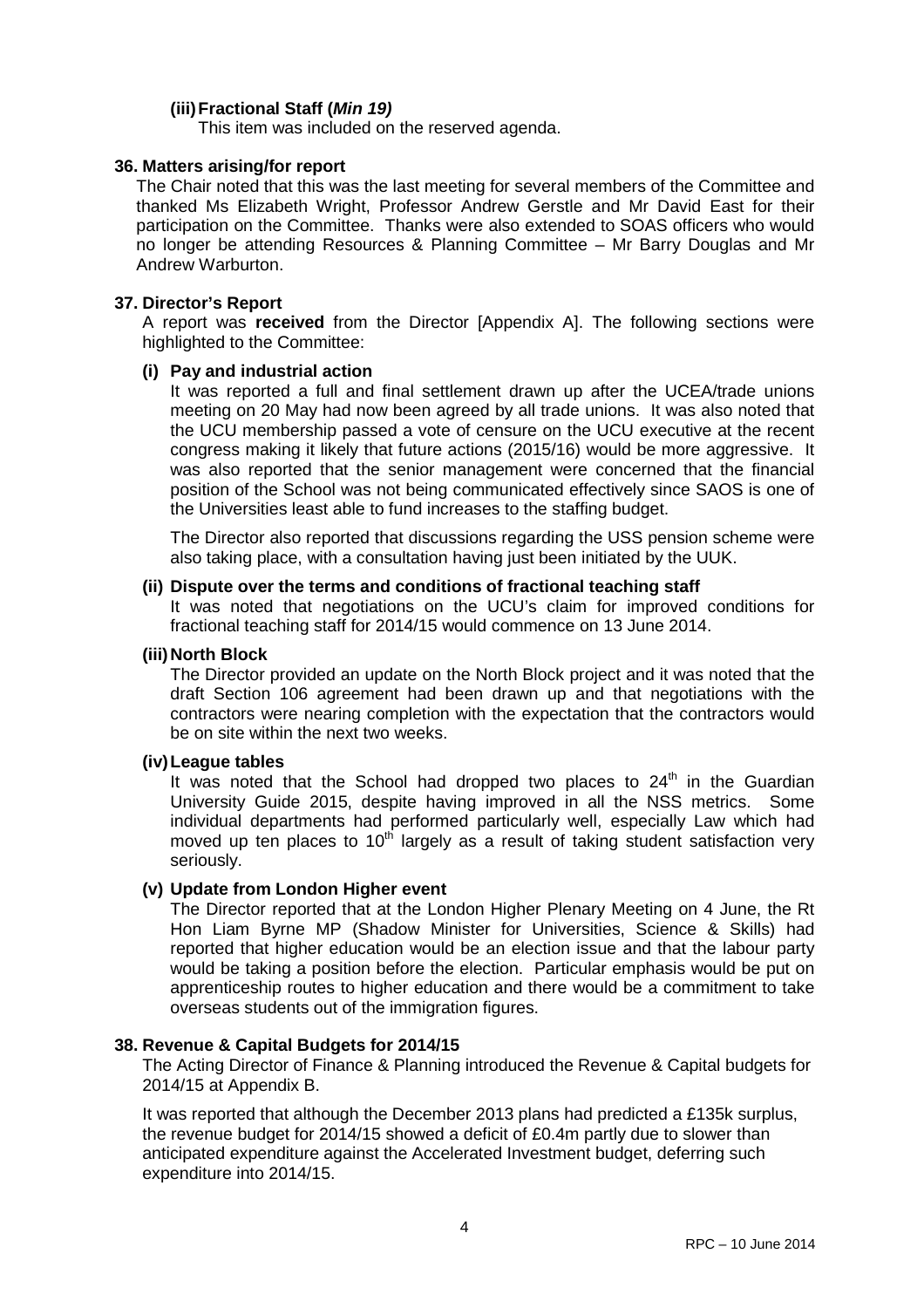The budget was based on the HEFCE grant announcement made in March 2014 and it was noted that the successful bid made by the SOAS China Institute had resulted in an allocation of £488k which would be spent in 2014/15. In addition, on-campus tuition fees predictions had been adjusted to take account of those PGT courses considered unlikely to run, reducing recruitment targets by 67 ftes. A contingency of £1.15m had been set aside to mitigate the effect of failing to recruit to target. In response to concern raised about increased targets in IFCELS it was noted that considerable efforts were being made to achieve these targets through improved marketing and active recruitment in China.

Changes to expenditure included the inclusion of an allowance of £65k to compensate for the withdrawal of the HEFCE Access to Learning Fund as well as increases to the budget for student bursaries (£311k) and the grant made to the Students Union (£44k).

The Revenue budget for 2014/15 was **recommended** for approval by Governing Body

### **Action: Forward recommendation to Governing Body**

The Committee considered the long term maintenance budget contained within the Capital budget and noted that the School had largely caught up with the backlog of works and that the majority of the estate was now in buildings condition A and B. It was also noted that the provision of funds for Bloomsbury Heat and Power was subject to the finalisation of details being overseen by Executive Board.

The proposed capital budgets for long term maintenance, building projects and equipment for 2014/15, together with the 2014/15 equipment provision to improve the School's Active Directory and Server and telephone system were **recommended** for approval by Governing Body.

### **Action: Forward recommendation to Governing Body**

#### **39. Revised Financial Forecasts 2012/13 to 2016/17**

The Acting Director of Finance & Planning presented a report at Appendix C

It was noted that the forecasts were based on the assumptions:

- that the Vernon Square building would be sold for £15m;
- that a 3%, contingency be included to off-set any over-optimism regarding the targets for student recruitment as outlined in the Faculty Plans;
- that an additional 2% on pay costs be included from 2015/16 to allow for changes in the USS pension scheme.

It was reported that there would be an increase in Academic Services spend due to the planned cuts in government spending on disability allowances for students. The School was assuming that there would be an additional spend of £200k pa from 2015/16 onwards, although further analysis would be required to ensure that this planned provision was sufficient going forward.

The depreciation applied to the Senate House North Block building had also been reviewed with a reduced estimate of the average life of the project now assumed This has resulted in a revised estimated depreciation charge of £1.4m per annum.

It was also noted that the financial forecasts assume that the loan finance related to the Senate House North Block project would be repaid in the short-term and that there would be minimal long term finance of £5m going forward.

The Committee discussed the level of surplus as a percentage of income which was required for the future sustainability of the School and to ensure that SOAS was enabled to retain the flexibility to respond to market events. It was considered that a figure of 5%-7% would be required; however, the current forecasts only indicated a figure of 3.7% being generated in 2016/17. It was noted that this level of surplus could only be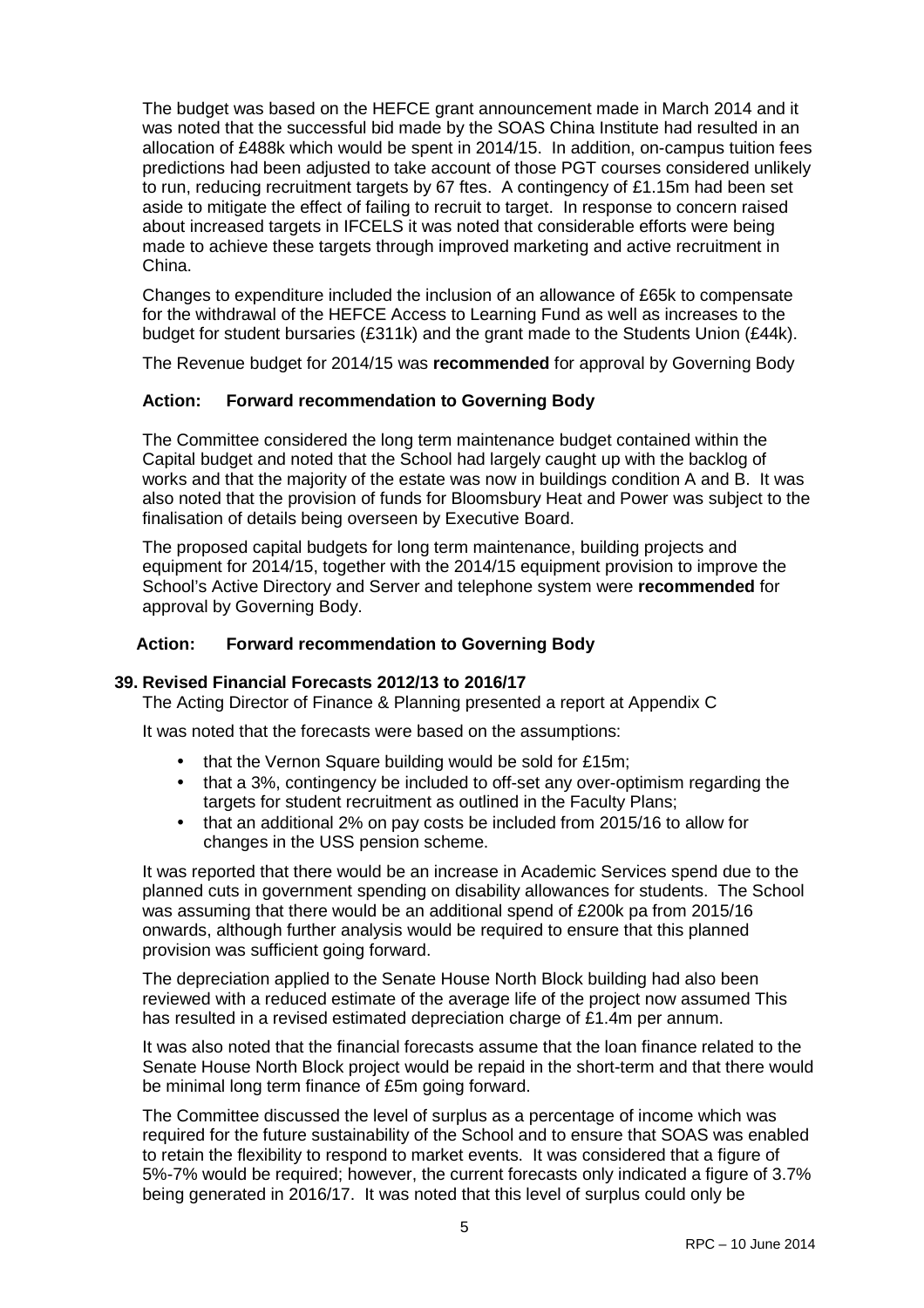generated if the School controlled its cost base, because of the constraint imposed by the freezing of home and EU undergraduate tuition fees at £9K over the forecast period. The Committee also noted that in the current Faculty Planning an increased contribution had been built in to the model which would move the School forwards in terms of surplus generated; this change was not included in the Financial Forecasts since these had to be submitted to HEFCE in July before the Faculty planning process was completed. The Committee also discussed the need for further increases in student numbers, although it was recognised that this would have to be tempered against the requirement to maintain the academic quality of the new cohorts. The role of distance learning in increasing the student body was particularly considered and it was noted that the development of distance learning programmes in new subject areas would be key. The Committee **requested** that the Financial Forecasts be adjusted to include savings in order to reflect the targets included in the current faculty planning round. This would be an initial step towards improving the School's financial performance.

Subject to a savings adjustment of £500k in 2015/16 the Financial Forecasts 2012/13 to 2016/17 were **recommended** for approval by Governing Body.

### **Action: Forward recommendation to Governing Body**

#### **40. Professional Services Plan**

The Acting Registrar presented the Professional Services Plan 2014/15-2016/17 at Appendix D. The key priorities in the plan were noted, viz:

- Enhancing student services delivery
- Enhancing staff services delivery
- Increasing student recruitment and marketing activity

The Plan included the commitment of resource to new posts particularly in the area of Student Recruitment and Marketing. The Committee **agreed** that the resource should be adjusted to reflect the recent downward adjustment in the 2014/15 target student recruitment and that the final resultant re-prioritisation of enhancements should rest with Executive Board.

The Committee also **requested** that targeted measures be developed against objectives in future plans.

Subject to a resource adjustment to reflect the recent adjustment to the 2014/15 target student recruitment, the Committee **approved** the Professional Services Plan 2014/15- 2016/17.

#### **41. Accelerated Investment Fund**

A report from the Portfolio Board on its overall work and the status of expenditure against the Accelerated Investment Fund [Appendix E] was presented by the Acting Secretary. This paper provided details of the work around the four key programmes of activity along with current and forecast expenditure.

The Committee noted that many of the programmes have taken a long time to come to fruition, but that this was due to issues of capacity within the School, both in terms of resources and the ability to cope with high levels of change. The Committee advised that should resource constraints arise, those projects which focussed on student experience or had a direct influence on brand, should be prioritised.

It was reported that the recent success in HEFCE funding awarded to the SOAS Institutes demonstrated the benefits of this accelerated funding in academic areas.

#### **42. Investment Advisory Panel**

#### **i. Minutes**

The minutes from the Investment Advisory Panel meeting of 18 March 2014 [Appendix F] were noted.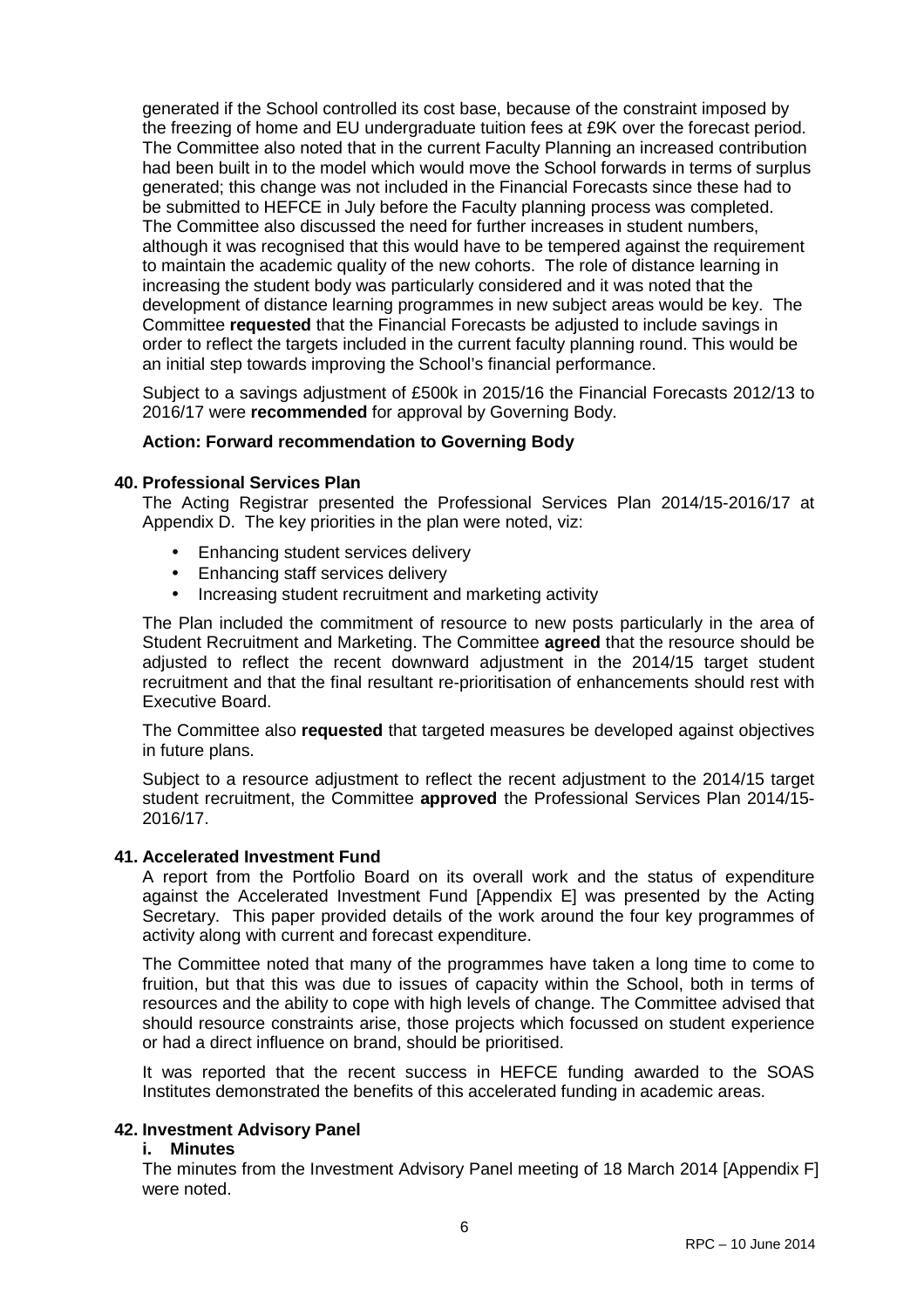## **ii. IAP Meeting of 10 June 2014**

The Chair reported that at its meeting of 10 June 2014 the Panel had received information on what the outcome would have been had the School followed the Fossil Free investment policy in the past. The Panel were seeking additional detail on what filters could be applied going forward and had requested that the School's investment in this sector not be increased whilst this information was being compiled.

It was also noted that the last element of the Alphawood donation had been received and the funds transmitted to Newtons for investment.

#### **43. Cash Position**

- **i. Cash flow** [Appendix G (i & ii)] The summary of cash flow projections to July 2015 was **noted**.
- **ii. Capital and Debt Statement** [Appendix H] The Capital and Debt Statement as at 31 January 2014 was **noted**.
- **iii. Short Term Deposits** [Appendix I (i & ii)] The summary of short-term deposits as at 31 January 2014 was **noted**.

### **44. Date of next meeting**

The next meetings of the Resources & Planning Committee are scheduled for:

Monday 20 October 2014 Tuesday 11 November 2014 Tuesday 10 March 2015 Tuesday 9 June 2015

All meetings are scheduled for 2.30 p.m. and will be held in room 116 in the College Buildings, Russell Square.